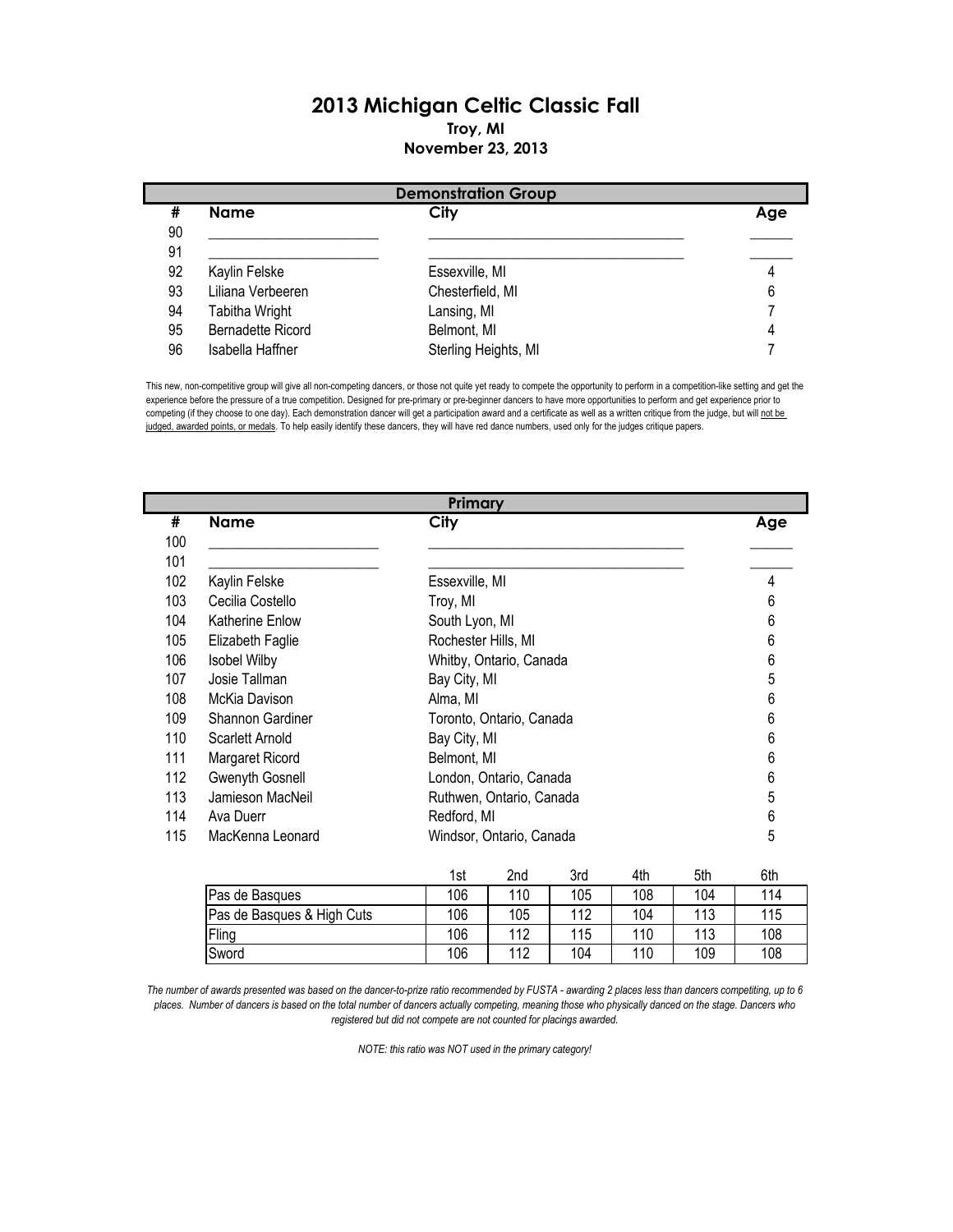|     | <b>Beginner 8 &amp; Under</b> |                  |                            |                                 |     |     |     |
|-----|-------------------------------|------------------|----------------------------|---------------------------------|-----|-----|-----|
| #   | <b>Name</b>                   | City             |                            |                                 |     |     | Age |
| 120 |                               |                  |                            |                                 |     |     |     |
| 121 |                               |                  |                            |                                 |     |     |     |
| 122 |                               |                  |                            |                                 |     |     |     |
| 123 | Katharine Carnegie            |                  | Woodstock, Ontario, Canada |                                 |     |     | 6   |
| 124 | Robert Wilby                  |                  | Whitby, Ontario, Canada    |                                 |     |     | 8   |
| 125 | Fiona MacKeller               | Grand Rapids, MI |                            |                                 |     |     | 8   |
| 126 | Silvia Dix                    | Birmingham, MI   |                            |                                 |     |     | 8   |
| 127 | Chase Kovac                   | Wyoming, MI      |                            |                                 |     |     | 8   |
| 128 | Hannah Ricord                 | Belmont, MI      |                            |                                 |     |     | 8   |
| 129 | Kaylee MacKinnon              | Cincinnati, OH   |                            |                                 |     |     |     |
| 130 | Keira Teske                   |                  |                            | St. Catharines, Ontario, Canada |     |     | 6   |
| 131 | Abby Fawcett                  |                  | Stratford, Ontario, Canada |                                 |     |     |     |
| 132 | Paige Johnson                 |                  | Cambridge, Ontario, Canada |                                 |     |     | 8   |
| 133 | Ashlynn MacKinnon             | Cincinnati, OH   |                            |                                 |     |     | 7   |
|     |                               | 1st              | 2nd                        | 3rd                             | 4th | 5th | 6th |

|                | .   | --- | <b>VIM</b> | .   | .       | ິ   |
|----------------|-----|-----|------------|-----|---------|-----|
| Flora          | 123 | 133 | 130        | 124 | $- - -$ | --- |
| Fling          | 123 | 124 | 130        | 129 | 127     | 131 |
| Sword          | 123 | 125 | 124        | 127 | 130     | 133 |
| Seann Triubhas | 123 | 124 | 133        | 129 | 125     | 127 |
| <b>TROPHY</b>  | 123 |     |            |     |         |     |

| #   | <b>Name</b>           | City                             | Age |
|-----|-----------------------|----------------------------------|-----|
| 140 |                       |                                  |     |
| 141 |                       |                                  |     |
| 142 | Cali-Anna Elliott     | Sault St. Maire, Ontario, Canada | 10  |
| 143 | Kylinn Vanover        | New Haven, MI                    | 9   |
| 144 | Katie Tallman         | Bay City, MI                     | 10  |
| 145 | Moira MacKeller       | Grand Rapids, MI                 | 10  |
| 146 | Katelyn Steih         | Midland, MI                      | 12  |
| 147 | Natalie Ricord        | Belmont, MI                      | 11  |
| 148 | Grace MacDonald       | Woodstock, Ontario, Canada       | 10  |
| 149 | Paige Fawcett         | Stratford, Ontario, Canada       | 9   |
| 150 | Lacey MacDonald-Moore | Brandtford, Ontario, Canada      | 9   |
| 151 | Piper Johnson         | Cambridge, Ontario, Canada       | 10  |
| 152 | Kara Wilhelm          | Embro, Ontario, Canada           | 9   |
| 153 | Mairwyn Hall          | London, Ontario, Canada          | 10  |

|                | 1st | 2nd | 3rd | 4th | 5th | 6th |
|----------------|-----|-----|-----|-----|-----|-----|
| Flora          | 151 | 147 | 146 | 152 | 148 | 149 |
| Fling          | 148 | 146 | 147 | 151 | 153 | 149 |
| Sword          | 148 | 146 | 151 | 153 | 147 | 152 |
| Seann Triubhas | 146 | 148 | 147 | 151 | 149 | 153 |
| <b>TROPHY</b>  | 148 |     |     |     |     |     |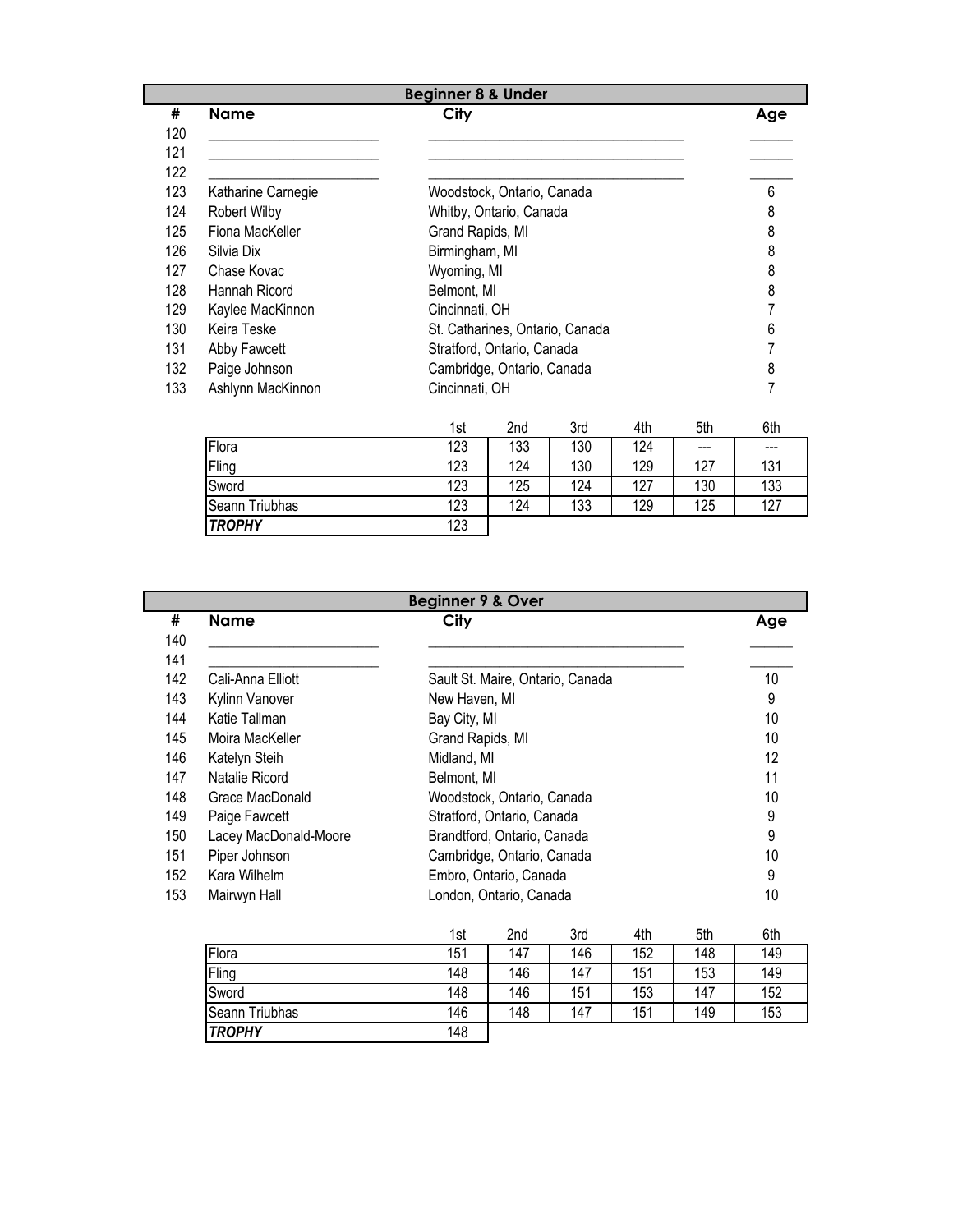|     |                         | <b>Novice</b>                |     |
|-----|-------------------------|------------------------------|-----|
| #   | <b>Name</b>             | City                         | Age |
| 200 |                         |                              |     |
| 201 |                         |                              |     |
| 202 | Elizabeth White         | Toronto, Ontario, Canada     | 9   |
| 203 | Makenzie Lee            | Embro, Ontario, Canada       | 10  |
| 204 | Arwen Crosby            | Grand Rapids, MI             | 8   |
| 205 | <b>Chantal Truscott</b> | Markham, Ontario, Canda      | 11  |
| 206 | Clara Gross             | Chesaning, MI                | 10  |
| 207 | Claudia Ricord          | Belmont, MI                  | 13  |
| 208 | <b>Edith Gillespie</b>  | Columbia Station, OH         | 10  |
| 209 | Kaitlin Hardy           | Bruce Mines, Ontario, Canada | 9   |
| 210 | Nicole Wilhelm          | Embro, Ontario, Canada       | 10  |
| 211 | <b>Emily Hunter</b>     | Mossley, Ontario, Canada     | 7   |
| 212 | Ava Hill                | Exeter, Ontario, Canada      | 10  |
| 213 | Ainsley LeBlanc         | Perth East, Ontario, Canada  | 11  |

|                | 1st | 2nd | 3rd | 4th | 5th | 6th |
|----------------|-----|-----|-----|-----|-----|-----|
| Flora          | 205 | 206 | 207 | 208 | 202 | 210 |
| Fling          | 205 | 202 | 206 | 208 | 212 | 211 |
| Sword          | 212 | 206 | 207 | 202 | 209 | 210 |
| Seann Triubhas | 205 | 202 | 207 | 206 | 208 | 203 |
| <b>TROPHY</b>  | 205 |     |     |     |     |     |

| #<br>300   | <b>Name</b>    | <b>Dance Name</b> | Age |
|------------|----------------|-------------------|-----|
| 301<br>302 | Sarah Gardiner |                   | 11  |
|            |                | Wings of Paradise |     |
| 303        | Peyton Seto    | The Game          | 11  |

303 Pre-Premier Solo Choreography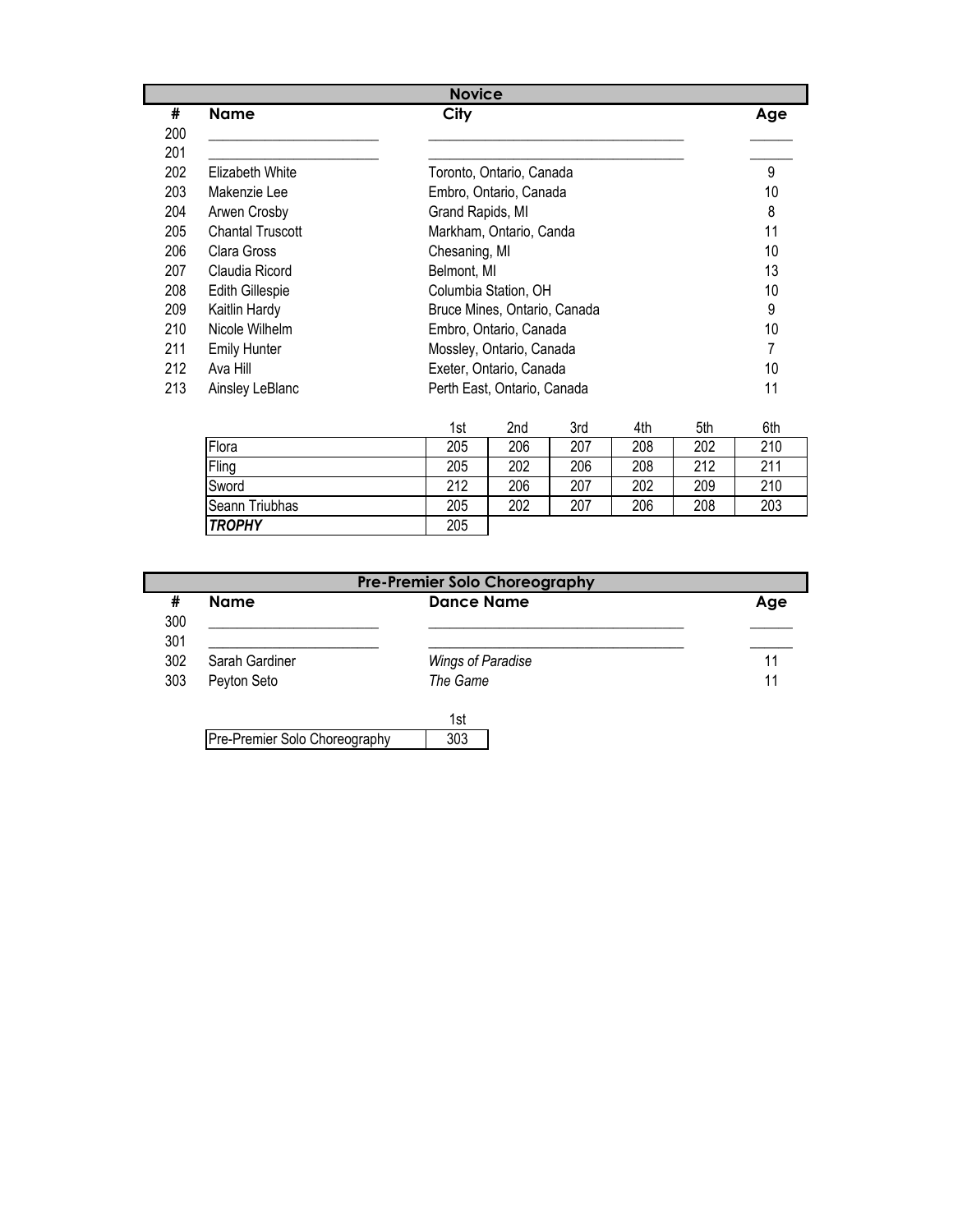|     |                           | <b>Premier Solo Choreography</b> |                              |     |     |     |     |
|-----|---------------------------|----------------------------------|------------------------------|-----|-----|-----|-----|
| #   | <b>Name</b>               | <b>Dance Name</b>                |                              |     |     |     | Age |
| 310 |                           |                                  |                              |     |     |     |     |
| 311 | Kendra Mulholland         | The Wild Irishman                |                              |     |     |     | 17  |
| 312 | Camryn Ramsay             | Ramsay Rag                       |                              |     |     |     | 14  |
| 313 | Màiri Clow                | Stronger                         |                              |     |     |     | 18  |
| 314 | Madeline Freeman-Coutts   | Highlands & Islands              |                              |     |     |     | 13  |
| 315 | Morgan McDougall          | Off to Selkirk                   |                              |     |     |     | 13  |
| 316 | Lennon Harrison           | Scots Abroad                     |                              |     |     |     | 12  |
| 317 | Bronwyn Garden-Smith      |                                  | <b>Flight of the Phoenix</b> |     |     |     | 14  |
| 318 | McKenna Lindsay           | Dancing Guard                    |                              |     |     |     | 11  |
| 319 | Jessica Anderson          | Stars Align                      |                              |     |     |     | 14  |
| 320 | <b>Allison Smith</b>      | Volcanic Jig                     |                              |     |     |     | 14  |
| 321 | Abbey Mage                | Celtic Farewell                  |                              |     |     |     | 13  |
| 322 | Christina Bozzelli        |                                  | Don't Stop Believing!        |     |     |     | 11  |
| 323 | Teah Jamieson             | The "REEL" thing                 |                              |     |     |     | 12  |
|     |                           | 1st                              | 2nd                          | 3rd | 4th | 5th | 6th |
|     | Premier Solo Choreography | 314                              | 321                          | 312 | 318 | 315 | 317 |

| <b>Duet Choreography</b>          |                   |  |  |  |
|-----------------------------------|-------------------|--|--|--|
| <b>Names</b>                      | <b>Dance Name</b> |  |  |  |
| Abbey Mage & Julia Maciel         | Failte            |  |  |  |
| Emily Hunter & Katherine Carnegie | <b>Duet Sword</b> |  |  |  |

| Duet Choreography |  |
|-------------------|--|
|                   |  |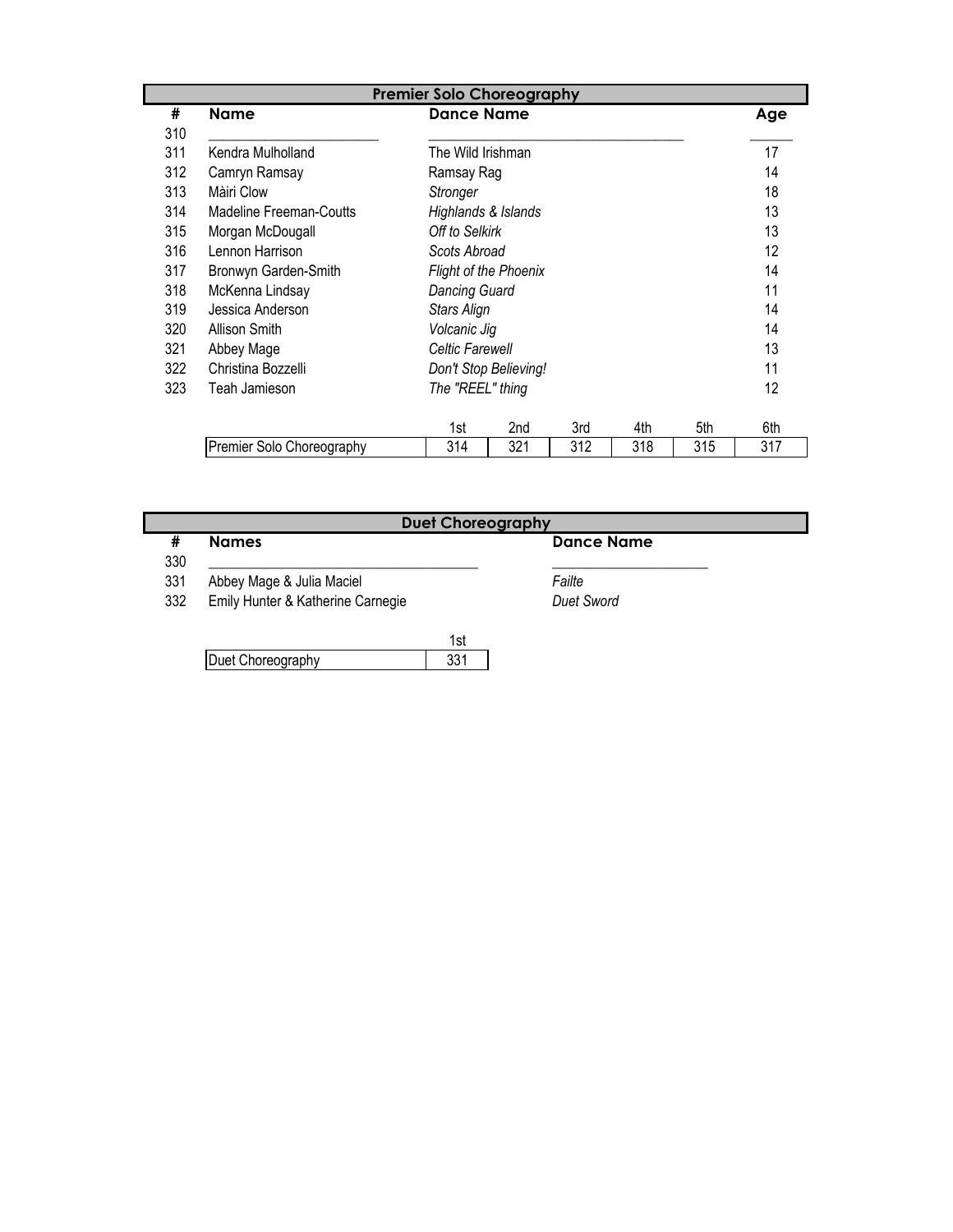|     | <b>Intermediate</b> |                             |     |  |  |  |
|-----|---------------------|-----------------------------|-----|--|--|--|
| #   | <b>Name</b>         | City                        | Age |  |  |  |
| 400 |                     |                             |     |  |  |  |
| 401 |                     |                             |     |  |  |  |
| 402 | Sarah White         | Toronto, Ontario, Canada    | 11  |  |  |  |
| 403 | Sarah Gardiner      | Toronto, Ontario, Canada    | 11  |  |  |  |
| 404 | Bronwyn Juby        | Shanty Bay, Ontario, Canada | 9   |  |  |  |
| 405 | Orianna Armellin    | Alliston, Ontario, Canada   | 10  |  |  |  |
| 406 | Natalee Wilhelm     | Embro, Ontario, Canada      | 12  |  |  |  |
| 407 | Emilia Gruenhagen   | Westland, MI                | 10  |  |  |  |
| 408 | Ashley Doyle        | Canton, MI                  | 11  |  |  |  |
| 409 | Rosalyn Agapito     | Windsor, Ontario, Canada    | 9   |  |  |  |
| 410 | Evelyn Rae Mage     | Cambridge, Ontario, Canada  | 9   |  |  |  |
| 411 | Peyton Seto         | Toronto, Ontario, Canada    | 11  |  |  |  |

|                | 1st | 2 <sub>nd</sub> | 3rd | 4th | 5th | 6th   |
|----------------|-----|-----------------|-----|-----|-----|-------|
| Hornpipe       | 411 | 405             | 410 | 406 | 409 | 407   |
| Fling          | 411 | 410             | 406 | 409 | 405 | 402   |
| Sword          | 411 | 409             | 405 | 407 | 406 | 402   |
| Seann Triubhas | 411 | 410             | 406 | 402 | 403 | $---$ |
| <b>TROPHY</b>  | 411 |                 |     |     |     |       |

| <b>Most Promising Intermediate</b> | 409, Rosalyn Agapito |
|------------------------------------|----------------------|
|------------------------------------|----------------------|

Intermediate dancer who shows promise & potential for their future in highland dancing, but didn't win the trophy today.

| <b>Premier 12 and Under</b> |                           |                            |     |  |
|-----------------------------|---------------------------|----------------------------|-----|--|
| #                           | <b>Name</b>               | City                       | Age |  |
| 500                         |                           |                            |     |  |
| 501                         |                           |                            |     |  |
| 502                         |                           |                            |     |  |
| 503                         | <b>Heather Magallanes</b> | Brampton, Ontario, Canada  | 10  |  |
| 504                         | Kearra DeJack             | Brighton, MI               | 12  |  |
| 505                         | Lennon Harrison           | Milton, Ontario, Canada    | 12  |  |
| 506                         | <b>Breah MacKinnon</b>    | Cincinnati, OH             | 9   |  |
| 507                         | McKenna Lindsay           | Chesterfield, MI           | 11  |  |
| 508                         | Jordan Green              | LaSalle, Ontario, Canada   | 11  |  |
| 509                         | April Samuels             | Kitchener, Ontario, Canada | 8   |  |
| 510                         | Christina Bozzelli        | Milton, Ontario, Canada    | 11  |  |

|                     | 1st | 2nd | 3rd | 4th | 5th | 6th |
|---------------------|-----|-----|-----|-----|-----|-----|
| <b>Blue Bonnets</b> | 504 | 507 | 506 | 510 | 503 | 509 |
| Earl of Errol       | 504 | 507 | 506 | 510 | 505 | 509 |
| Fling               | 504 | 506 | 507 | 510 | 503 | 505 |
| Laddie              | 504 | 506 | 507 | 503 | 510 | 505 |
| <b>TROPHY</b>       | 504 |     |     |     |     |     |